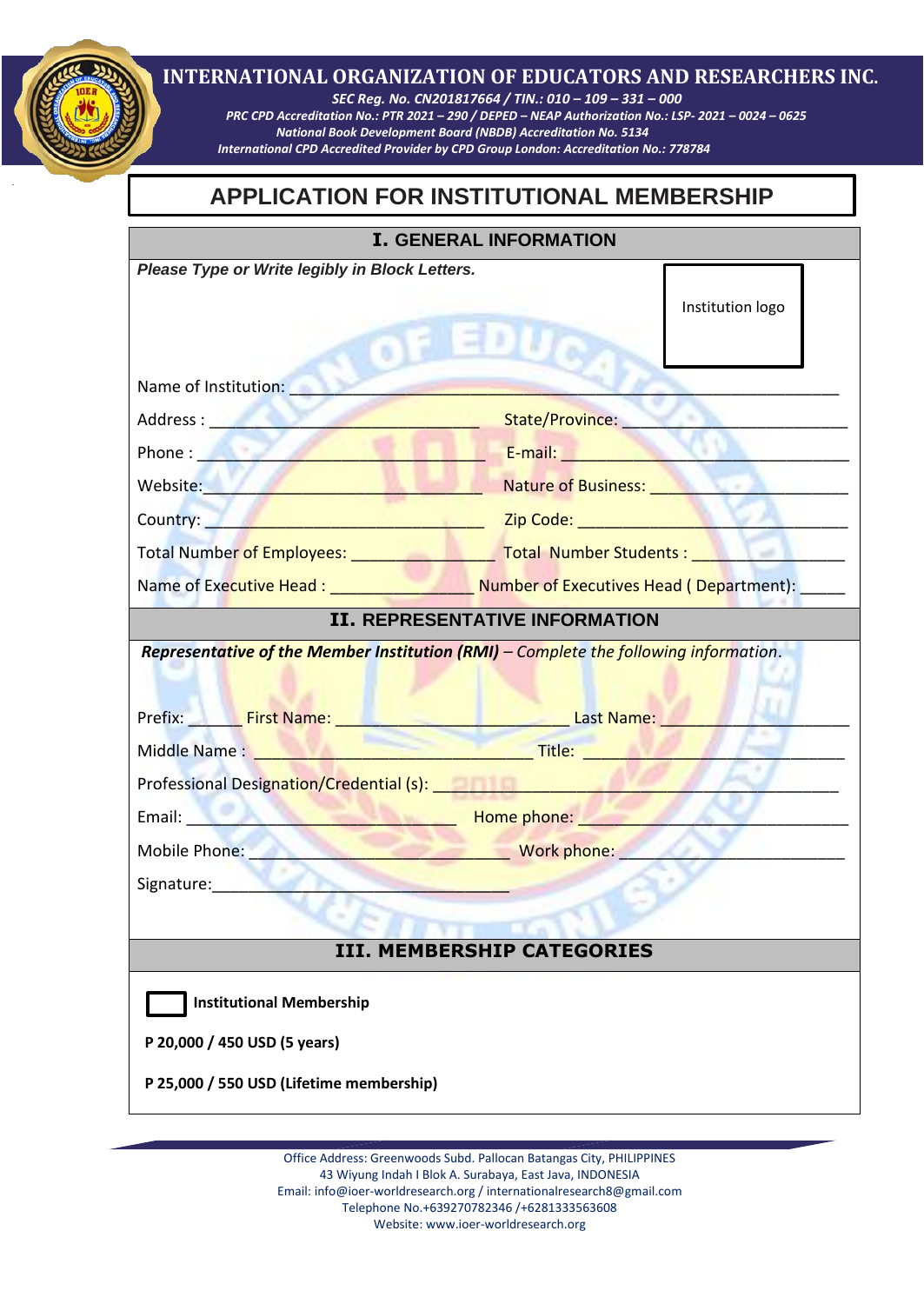## **INTERNATIONAL ORGANIZATION OF EDUCATORS AND RESEARCHERS INC**.

 *SEC Reg. No. CN201817664 / TIN.: 010 – 109 – 331 – 000* 

 *PRC CPD Accreditation No.: PTR 2021 – 290 / DEPED – NEAP Authorization No.: LSP- 2021 – 0024 – 0625 National Book Development Board (NBDB) Accreditation No. 5134 International CPD Accredited Provider by CPD Group London: Accreditation No.: 778784*

#### **Membership Benefits:**

- Receive the Certificate of Lifetime Membership and Plaque of Recognition.
- Avail 15% discounts on the conferences/seminar/training) that will be conducted by the<br>expression in both notional and international faculty at foculty staff and students (visit w organization in both national and international for all faculty, staff, and students ( visit [www.ioer](http://www.ioer-worldresearch.org/)[worldresearch.org\)](http://www.ioer-worldresearch.org/) for the conference/ seminar and training updates.
- Avail 10% discount on every publication to IOER International Multidisciplinary Research Journal (IIMRJ) visit [www.imrj.com](http://www.imrj.com/)
- Avail 10% discounts on every publication to Asia Pacific Journal of Advanced Education and Technology ( APJAET) (visit [www.apjaet.com](http://www.apjaet.com/) )
- Expand linkages of the faculty, staff, and students with other international educators and researchers.
- Enhance skills of the faculty, staff, and students through free training and seminars.
- Receive updates on conferences, seminars, and training that will be conducted by the organization.
- Opportunity for collaboration on the conferences/seminars/training) that will be hosted by the organization both national and international.
- Receive online subscriptions to the IOER International Multidisciplinary Research Journal (IIMRJ), ( visit [www.ioer-imrj.com\)](http://www.ioer-imrj.com/), and Asia Pacific Journal of Advanced Education and Technology ( APJAET), as well as access to archives of past issues. (visi[t www.apjaet.com](http://www.apjaet.com/)). To receive the mailed hard copy versions, an additional fee will apply.

## **IV. TERMS AND CONDITIONS**

- 1. Institutional Membership is not transferable.
- 2. IOER use member email addresses solely for communication related to news to its members. Your email address will never be furnished to an outside organization.

#### **V. PAYMENT DETAILS**

**PESO ACCOUNT**

#### **Name of Bank: BANCO DE ORO ( BDO)**

Address: SM Batangas City branch, Philippines

Account Name: **International Organization of Educators and Researcher Inc.** Account Number: **001920852326**

#### **PAYPAL ACCOUNT**

Account Name: **International Organization of Educators and Researchers Inc.**

Merchant account ID: **RG7LS7U3JB38U**

Account E-mail: **international.research@yahoo.com**

Phone No.: **+63 9270782346**